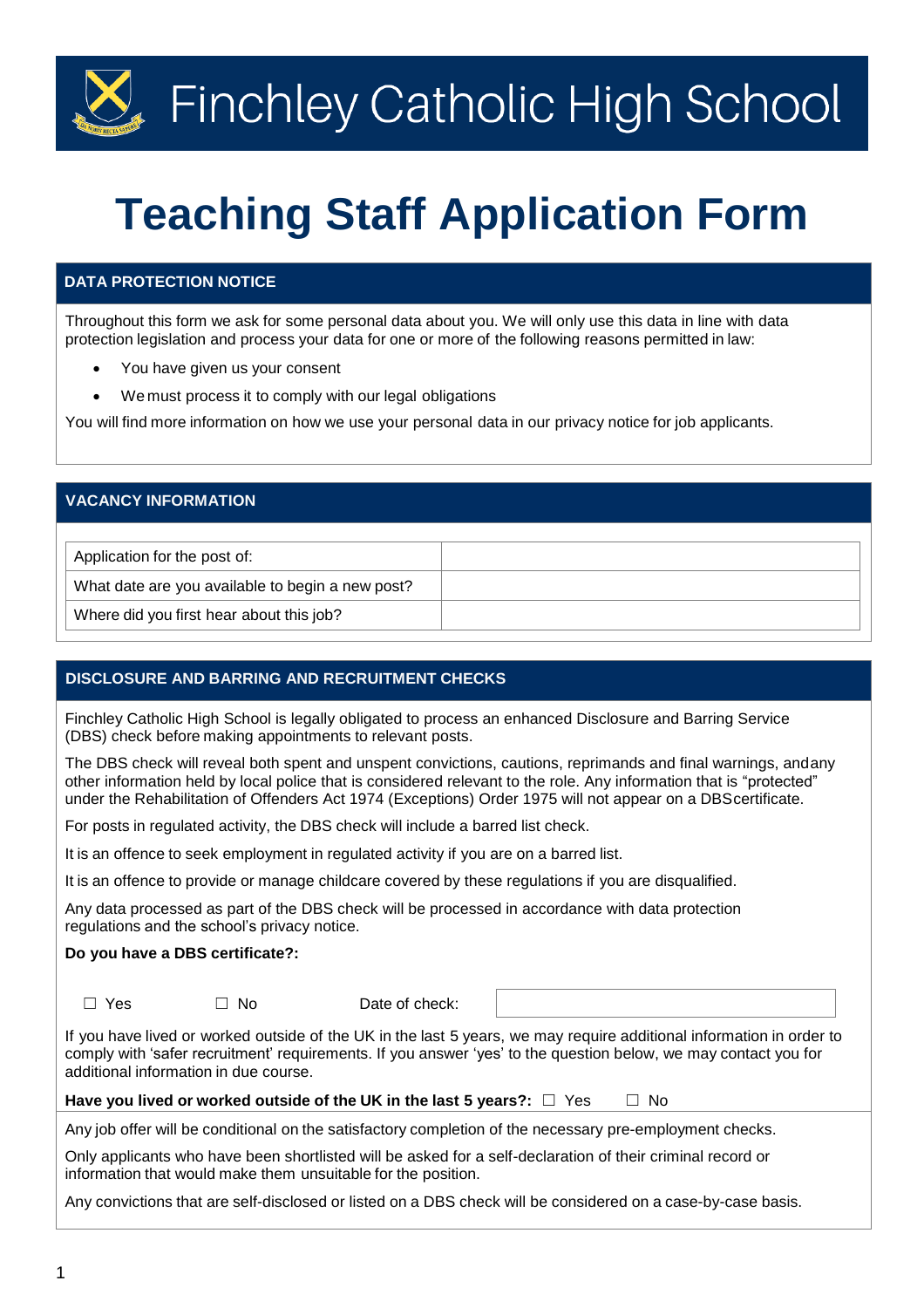## **TIME SPENT LIVING AND/OR WORKING OVERSEAS**

If you have lived and/or worked outside of the UK, the school must make any further checks it considers appropriate (in addition to the usual pre-employment checks).

We will base the decision on whether this is necessary on individual circumstances, and factors such as:

- The amount of information you disclose in the DBS check.
- The length of time you have spent in or out of the UK.

#### **RIGHT TO WORK IN THE UK**

We will require you to provide evidence of your right to work in the UK in accordance with the Immigration, Asylum and Nationality Act 2006.

By signing this application form at the end, you agree to provide such evidence when requested.

## **1. Instructions**

Please complete all sections of this form using **black ink** or type.

The sections of this application form that include your personal details and equalities monitoring information will be detached prior to shortlisting. This is to ensure that your application is dealt with objectively.

Applications will only be accepted if this form is completed in full. Please note CVs are not accepted.

Please return your application together with a supporting statement for the attention of Niamh Arnull, by email to: [info@finchleycatholic.org.uk](mailto:info@finchleycatholic.org.uk)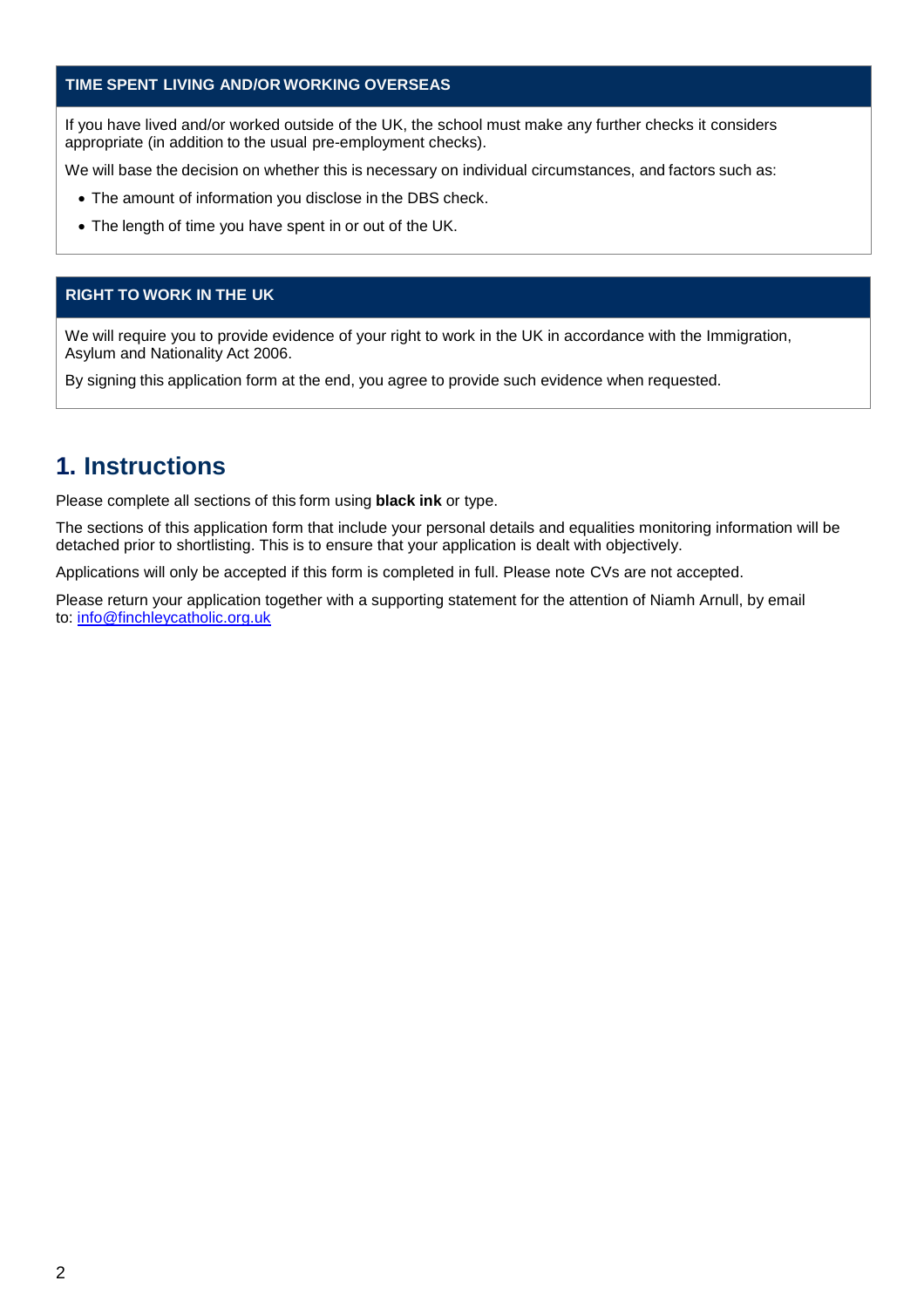## **2. Personal details**

| <b>2.1 PERSONAL DETAILS</b>                                                             |  |
|-----------------------------------------------------------------------------------------|--|
| <b>First name</b>                                                                       |  |
| <b>Surname</b>                                                                          |  |
| <b>Preferred title</b>                                                                  |  |
| <b>Previous surnames</b>                                                                |  |
| If you prefer to be called by a name other than the<br>one listed above, please specify |  |
| National Insurance number                                                               |  |

| 2.2 CONTACT DETAILS  |  |
|----------------------|--|
| <b>Address</b>       |  |
| <b>Postcode</b>      |  |
| Home phone           |  |
| <b>Mobile phone</b>  |  |
| <b>Email address</b> |  |

## **2.3 DISABILITY AND ACCESSIBILITY**

Finchley Catholic High School has committed to ensuring that applicants with disabilities or impairmentsreceive equal opportunities and treatment.

If you have a disability or impairment, and would like us to make reasonable adjustments or arrangements to assist if you are called for an interview, please state the arrangements you require: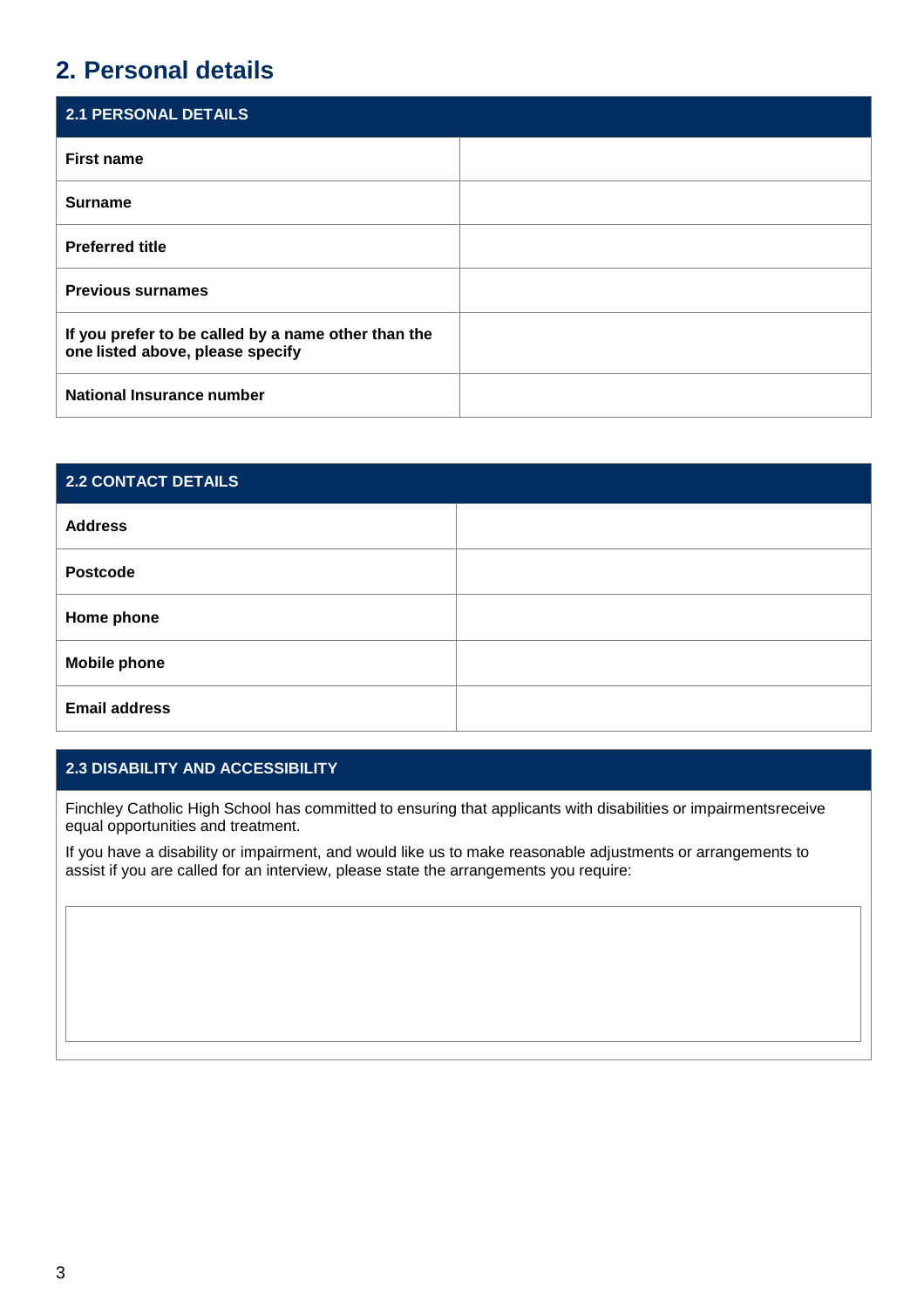## **2.4 TEACHING POSITIONS: RIGHT TO WORK IN THE UK**

Do you have the right to work in the UK?

☐ Yes

☐ No

If yes, please state on what basis:

☐ UK citizen

□ EU settled status

□ Skilled worker visa

- □ Graduate visa
- □ Youth mobility visa
- $\Box$  Other please provide full details in the box below

## **2.5 TIME SPENT LIVING AND/OR WORKING OVERSEAS**

Have you spent time living and/or working outside of the UK?

☐ Yes

☐ No

If yes, please give details, including countries and relevant dates:

## **2.6 RELATIONSHIP TO FINCHLEY CATHOLIC HIGH SCHOOL**

Please list any personal relationships that exist between you and any of the following members of our school community:

| Governor(s) |  |
|-------------|--|
| Staff       |  |

Are you the parent or relative of a child at our school? If so please give details below

| Name of student(s) |  |
|--------------------|--|
| Year and forms(s)  |  |
|                    |  |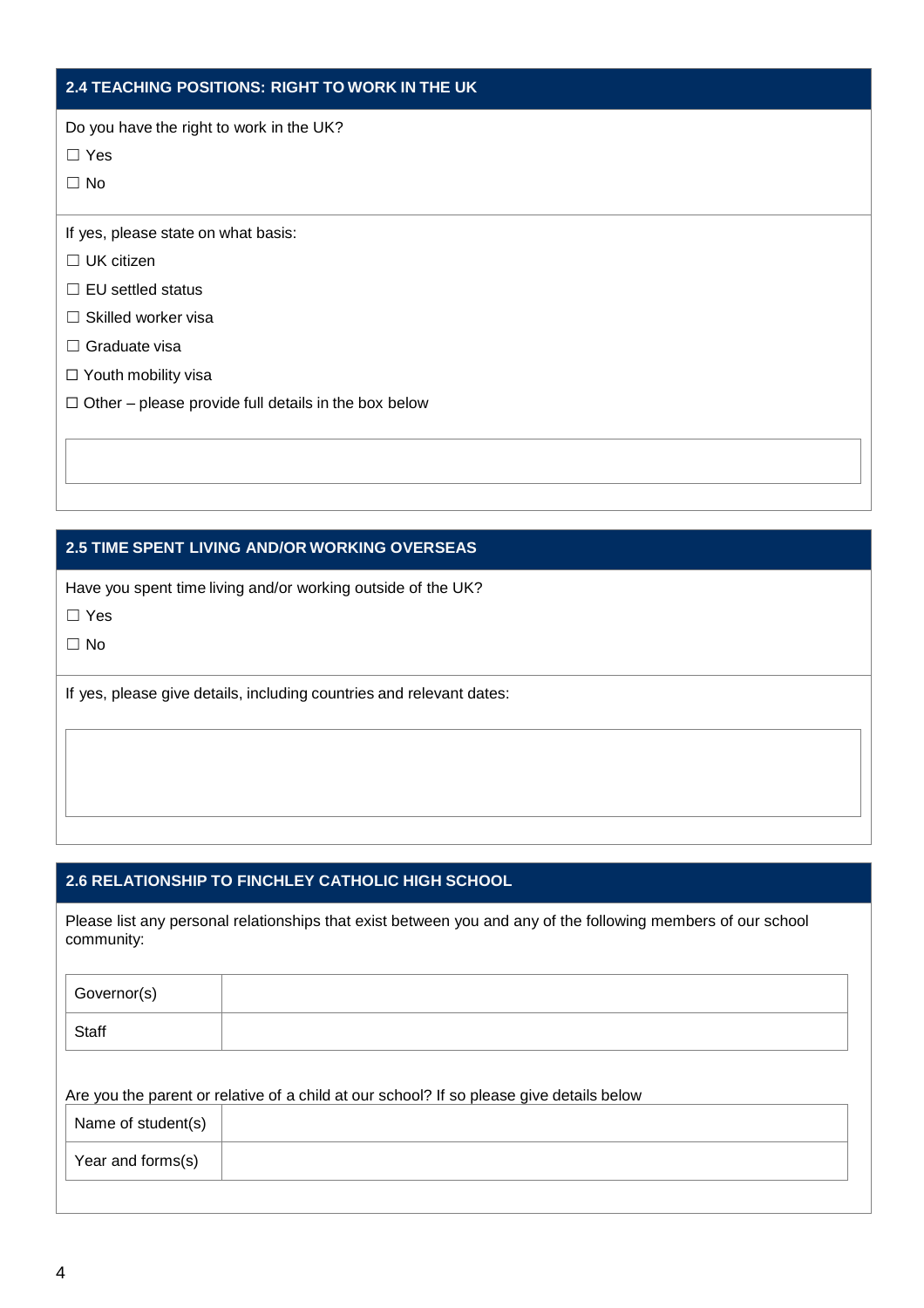## **3. Employment**

| 3.1 DETAILS OF PRESENT EMPLOYMENT                                         |  |
|---------------------------------------------------------------------------|--|
| Are you presently employed?<br>If no, please proceed to the next section. |  |
| Details of present post:                                                  |  |
| Role:                                                                     |  |
| Name of employer:                                                         |  |
| Name of school/academy (if different):                                    |  |
| <b>Address:</b>                                                           |  |
| Telephone number:                                                         |  |
| <b>Local Authority:</b>                                                   |  |
| Archdiocese/Diocese:                                                      |  |
| Permanent/Temporary:                                                      |  |
| Full time/Part time/Job share:                                            |  |
| Date of appointment:                                                      |  |
| Notice required:                                                          |  |
| If notice already given, date it is due to expire:                        |  |
| Reason for leaving:                                                       |  |
| Salary scale:<br>(e.g. main/upper/leadership)                             |  |
| Group of school/number on role:                                           |  |
| Spine point:                                                              |  |
| <b>Additional allowances:</b><br>(including inner/outer/fringe London)    |  |
| <b>Gross annual salary:</b>                                               |  |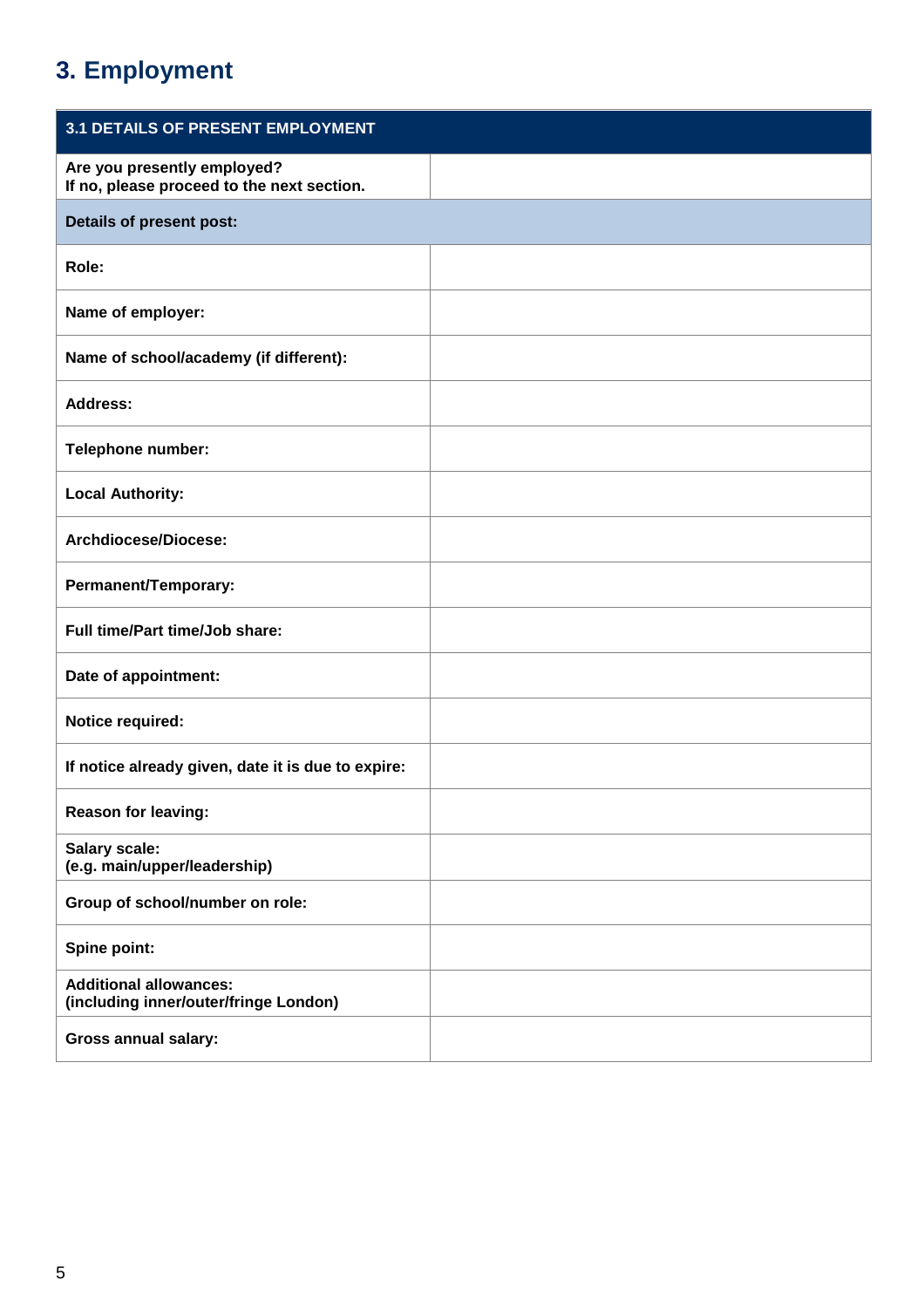## **3.2 EMPLOYMENT HISTORY (SCHOOLS)**

Please complete in chronological order starting with the most recent:

| <b>Job Title</b>                                                   |             |                               |                          |
|--------------------------------------------------------------------|-------------|-------------------------------|--------------------------|
| <b>Employer details</b><br>(name, address, email and/or telephone) |             |                               |                          |
| Dates employed                                                     |             |                               |                          |
| Age range taught                                                   | No. on roll | <b>Permanent or temporary</b> | Part- time or full- time |
|                                                                    |             |                               |                          |
| <b>Reason for leaving</b>                                          |             |                               |                          |
| <b>Description of responsibilities</b>                             |             |                               |                          |

| <b>Job Title</b>                                                   |             |                               |                          |
|--------------------------------------------------------------------|-------------|-------------------------------|--------------------------|
| <b>Employer details</b><br>(name, address, email and/or telephone) |             |                               |                          |
| Dates employed                                                     |             |                               |                          |
| Age range taught                                                   | No. on roll | <b>Permanent or temporary</b> | Part- time or full- time |
|                                                                    |             |                               |                          |
| <b>Reason for leaving</b>                                          |             |                               |                          |
| <b>Description of responsibilities</b>                             |             |                               |                          |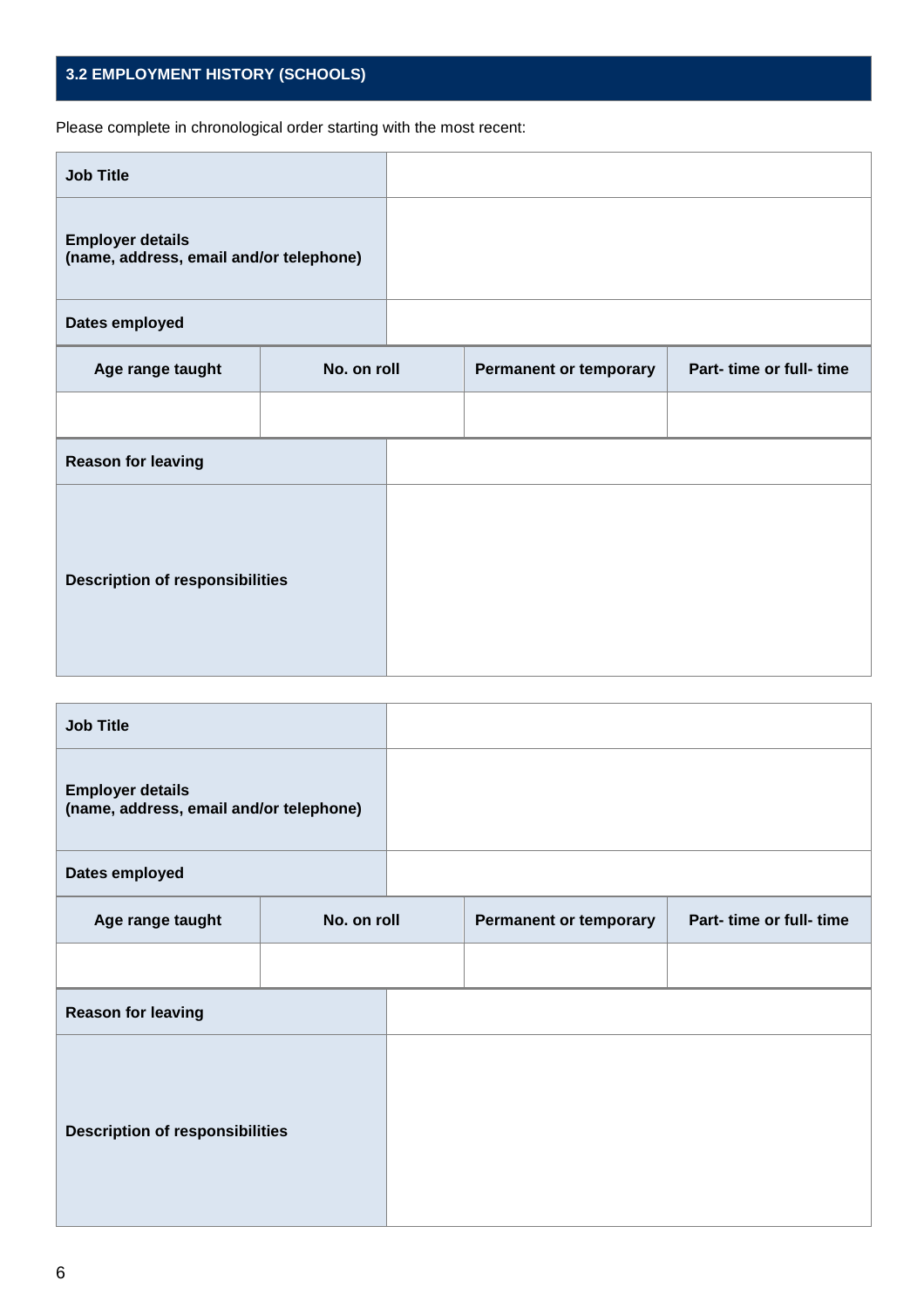| <b>Job Title</b>                                                   |             |                               |                          |
|--------------------------------------------------------------------|-------------|-------------------------------|--------------------------|
| <b>Employer details</b><br>(name, address, email and/or telephone) |             |                               |                          |
| Dates employed                                                     |             |                               |                          |
| Age range taught                                                   | No. on roll | <b>Permanent or temporary</b> | Part- time or full- time |
|                                                                    |             |                               |                          |
| <b>Reason for leaving</b>                                          |             |                               |                          |
| <b>Description of responsibilities</b>                             |             |                               |                          |

| <b>Job Title</b>                                                   |             |                               |                          |
|--------------------------------------------------------------------|-------------|-------------------------------|--------------------------|
| <b>Employer details</b><br>(name, address, email and/or telephone) |             |                               |                          |
| Dates employed                                                     |             |                               |                          |
| Age range taught                                                   | No. on roll | <b>Permanent or temporary</b> | Part- time or full- time |
|                                                                    |             |                               |                          |
| <b>Reason for leaving</b>                                          |             |                               |                          |
| <b>Description of responsibilities</b>                             |             |                               |                          |

Please attach any further records if required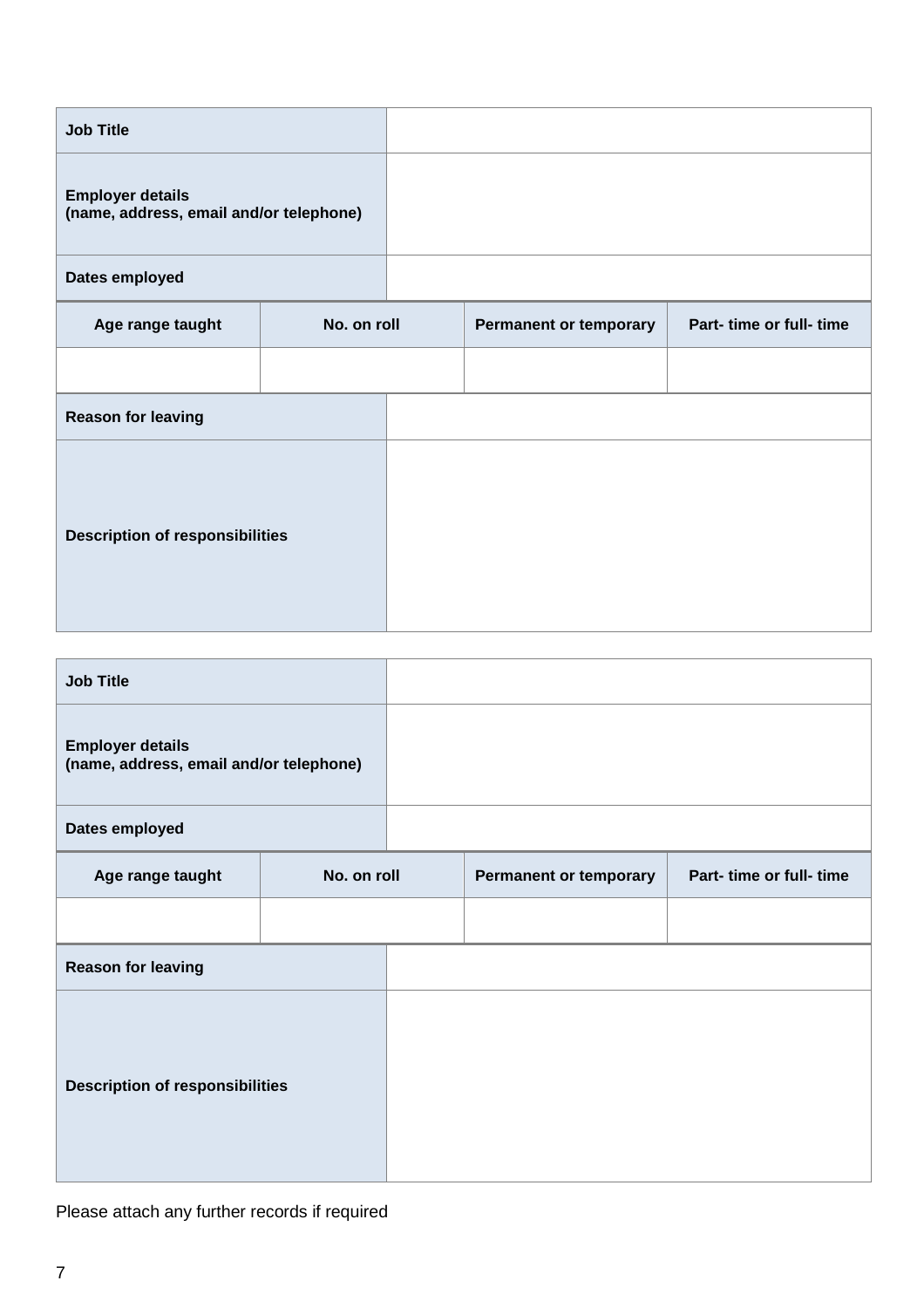## **3.3 PREVIOUS EMPLOYMENT OUTSIDE OF SCHOOLS (IF APPLICABLE)**

Please provide details of all previous employment since leaving school, including education and voluntarywork. Include any gaps in employment and the reasons for them. List the most recent employment first.

| Job title | <b>Name and address</b><br>of employer | <b>Dates</b><br>employed | <b>Description of</b><br>responsibilities | <b>Reason forleaving</b> |
|-----------|----------------------------------------|--------------------------|-------------------------------------------|--------------------------|
|           |                                        |                          |                                           |                          |
|           |                                        |                          |                                           |                          |
|           |                                        |                          |                                           |                          |
|           |                                        |                          |                                           |                          |
|           |                                        |                          |                                           |                          |
|           |                                        |                          |                                           |                          |
|           |                                        |                          |                                           |                          |
|           |                                        |                          |                                           |                          |

#### **3.4 EMPLOYMENT GAPS**

If there are any periods of time that have not been accounted for in your application, for instance, periods spent raising a family or of extended travel, please give details of them here with dates. The information provided in this form must provide a complete chronology from the age of 18. Please ensure that there are no gaps in the history of your education, employment and other experience. Failure to provide a full account may lead to your application being rejected.

| <b>Start date</b> | <b>End date</b> | Reason for employment gap |
|-------------------|-----------------|---------------------------|
|                   |                 |                           |
|                   |                 |                           |
|                   |                 |                           |
|                   |                 |                           |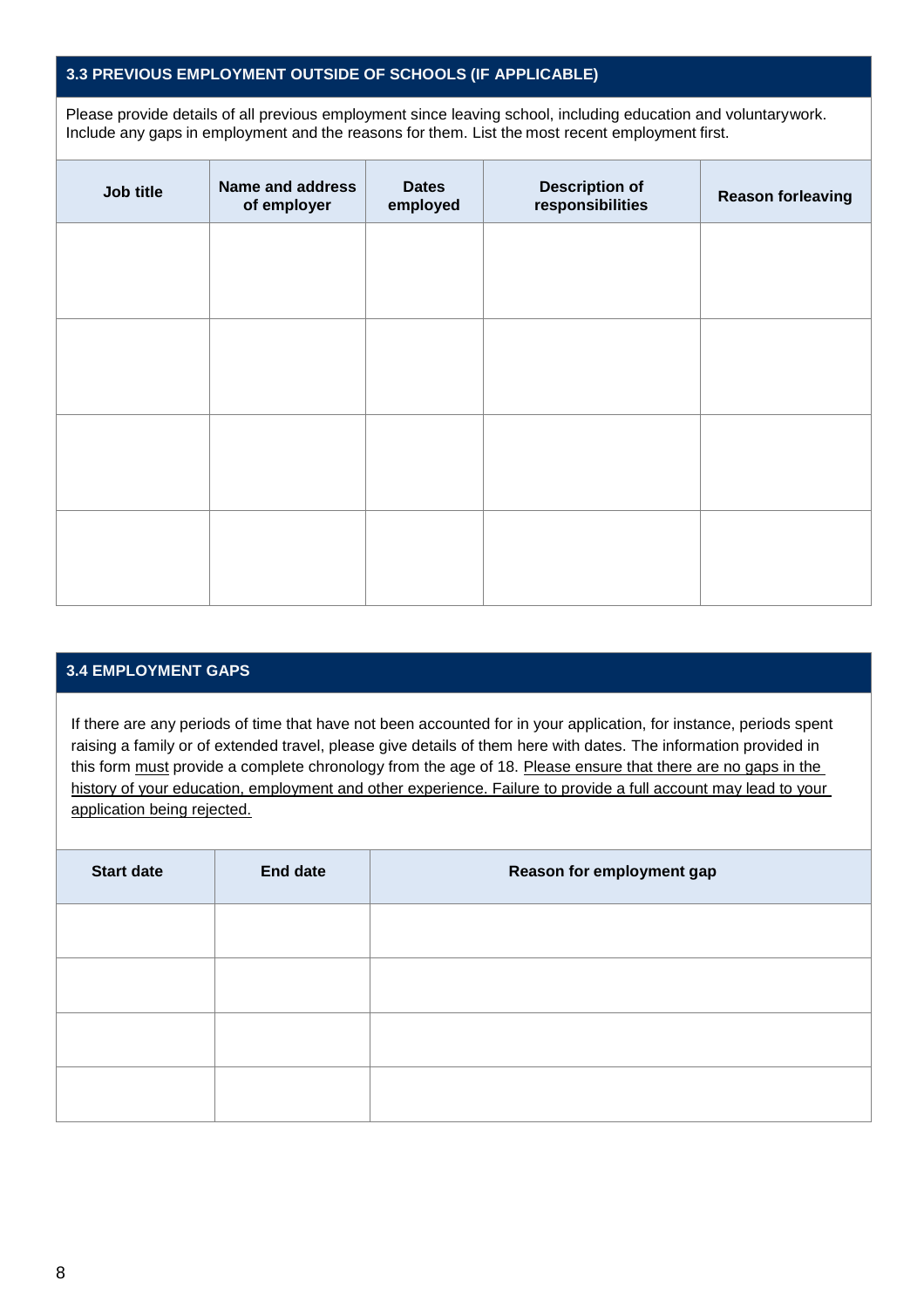## **4. Education and training**

## **4.1 QUALIFCATIONS**

Please complete in chronological order, starting with the most recent

| 4.1.1 DESIRABLE QUALIFICATIONS:                                                  |                                                  |                                             |               |                                                        |  |  |  |
|----------------------------------------------------------------------------------|--------------------------------------------------|---------------------------------------------|---------------|--------------------------------------------------------|--|--|--|
| <b>Award and Classification</b>                                                  | <b>Full name and address</b><br>of establishment | <b>Dates attended</b><br>month/year to/from | Date of award | Awarding body and<br>registration<br>number (if known) |  |  |  |
| Catholic Certificate of<br>Religious Studies (or, if<br>equivalent please state) |                                                  |                                             |               |                                                        |  |  |  |
|                                                                                  |                                                  |                                             |               |                                                        |  |  |  |
|                                                                                  |                                                  |                                             |               |                                                        |  |  |  |
|                                                                                  |                                                  |                                             |               |                                                        |  |  |  |

| 4.1.2 OTHER POST-GRADUATE QUALIFICATIONS: |                                                  |                                             |               |                                                               |
|-------------------------------------------|--------------------------------------------------|---------------------------------------------|---------------|---------------------------------------------------------------|
| <b>Award and Classification</b>           | <b>Full name and address</b><br>of establishment | <b>Dates attended</b><br>month/year to/from | Date of award | <b>Awarding body and</b><br>registration<br>number (if known) |
|                                           |                                                  |                                             |               |                                                               |
|                                           |                                                  |                                             |               |                                                               |
|                                           |                                                  |                                             |               |                                                               |
|                                           |                                                  |                                             |               |                                                               |
|                                           |                                                  |                                             |               |                                                               |
|                                           |                                                  |                                             |               |                                                               |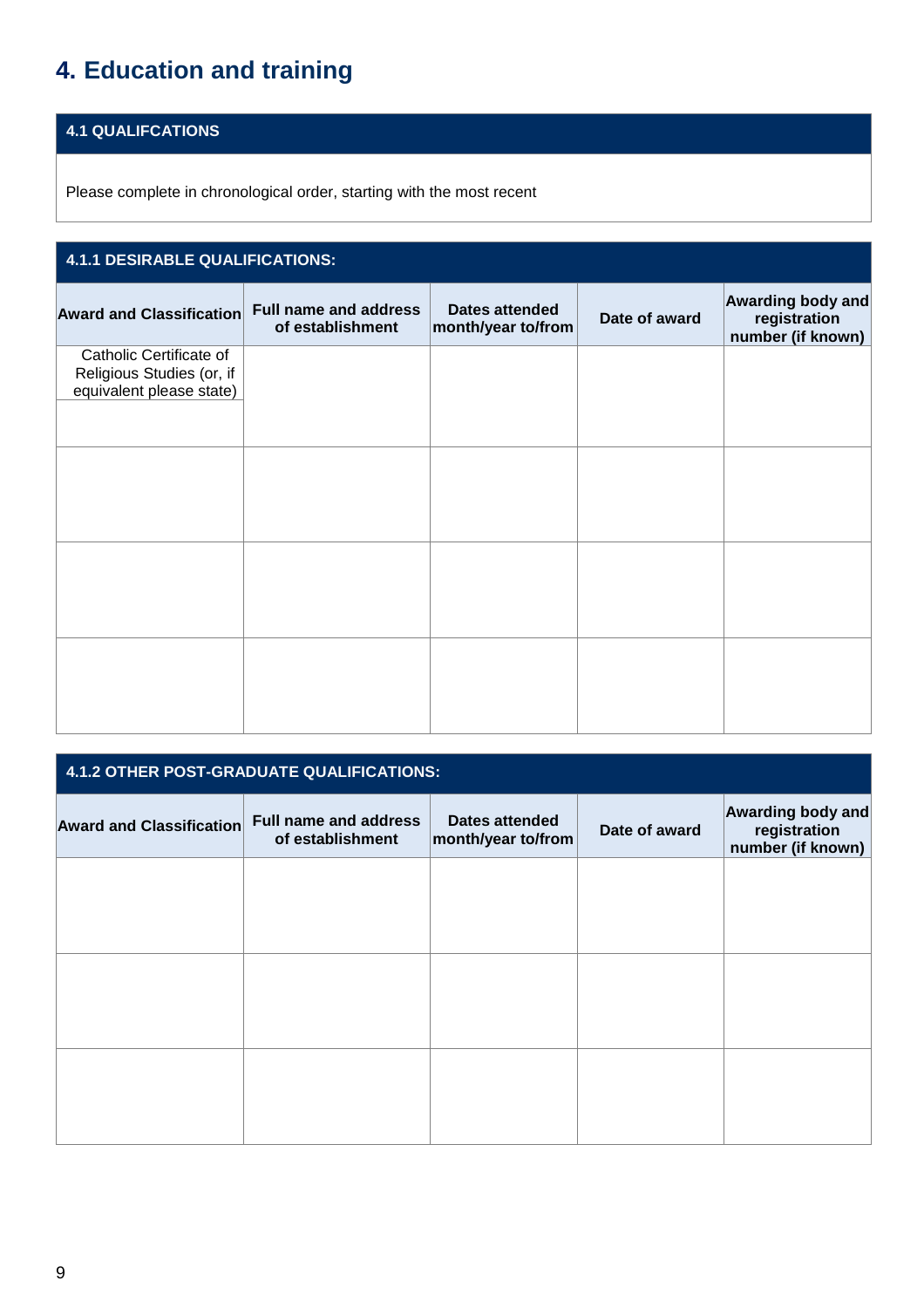| <b>4.1.3 HIGHER EDUCATION QUALIFICATIONS:</b> |                                                  |                                      |               |                                                        |
|-----------------------------------------------|--------------------------------------------------|--------------------------------------|---------------|--------------------------------------------------------|
| <b>Award and Classification</b>               | <b>Full name and address</b><br>of establishment | Dates attended<br>month/year to/from | Date of award | Awarding body and<br>registration<br>number (if known) |
|                                               |                                                  |                                      |               |                                                        |
|                                               |                                                  |                                      |               |                                                        |
|                                               |                                                  |                                      |               |                                                        |
|                                               |                                                  |                                      |               |                                                        |

| 4.1.4 SCHOOL / COLLEGE QUALIFICATIONS: |                                                  |                                       |               |                                                        |
|----------------------------------------|--------------------------------------------------|---------------------------------------|---------------|--------------------------------------------------------|
| <b>Award and Classification</b>        | <b>Full name and address</b><br>of establishment | Dates attended<br> month/year to/from | Date of award | Awarding body and<br>registration<br>number (if known) |
|                                        |                                                  |                                       |               |                                                        |
|                                        |                                                  |                                       |               |                                                        |
|                                        |                                                  |                                       |               |                                                        |
|                                        |                                                  |                                       |               |                                                        |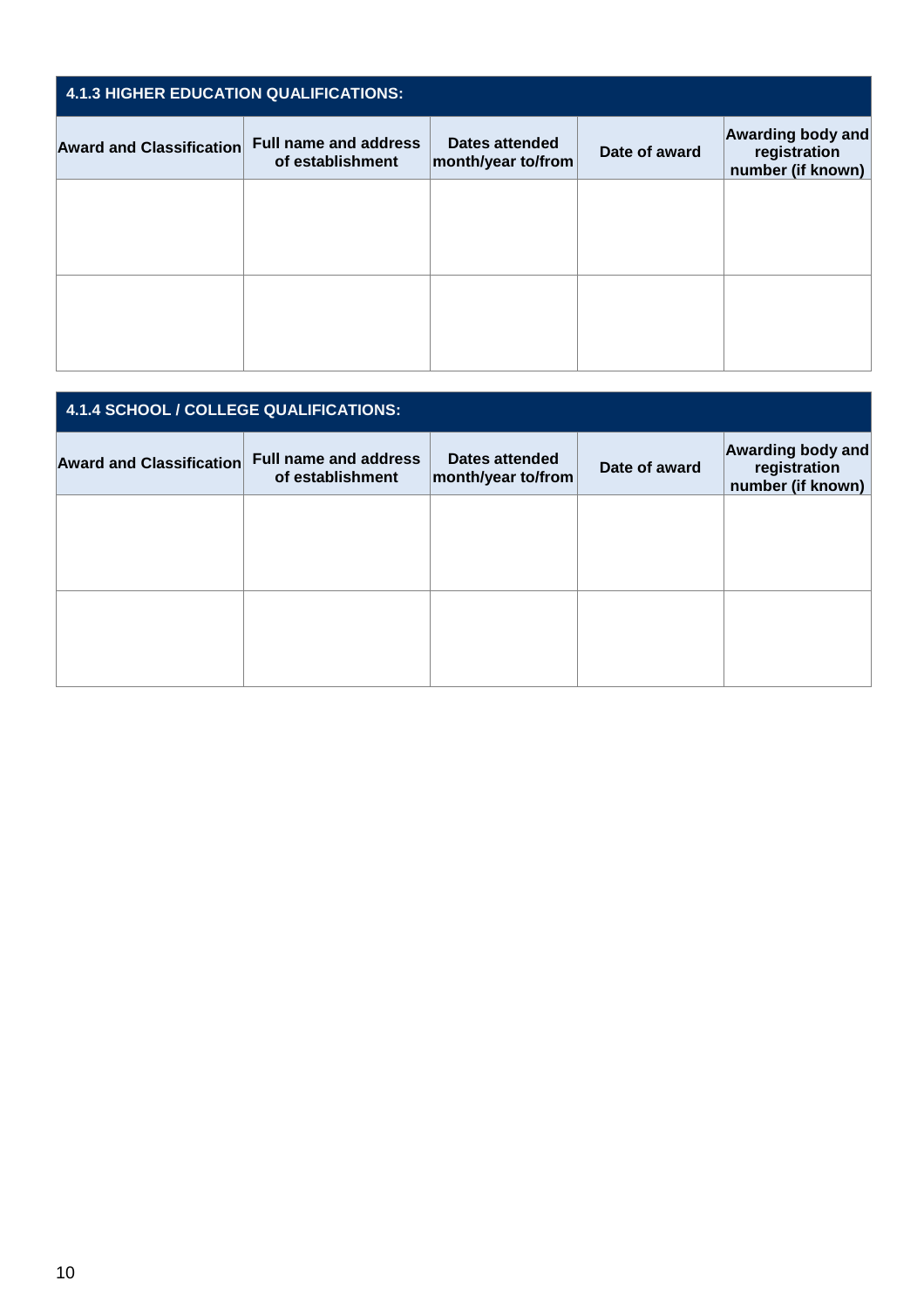## **4.2 TRAINING AND PROFESSIONAL DEVELOPMENT**

Please give details of training or professional development courses undertaken in the last 3 years that are relevant to your application

| <b>Course dates</b> | <b>Length of course</b> | <b>Course title</b> | Qualification<br>obtained | <b>Course provider</b> |
|---------------------|-------------------------|---------------------|---------------------------|------------------------|
|                     |                         |                     |                           |                        |
|                     |                         |                     |                           |                        |
|                     |                         |                     |                           |                        |
|                     |                         |                     |                           |                        |

#### **4.3 PROFESSIONAL MEMBERSHIPS**

Please list any professional bodies of which you are a member:

| <b>4.4 TEACHER STATUS</b>                 |  |
|-------------------------------------------|--|
| DFE Teacher reference number              |  |
| Do you have QTS?                          |  |
| QTS certificate number (where applicable) |  |
| Date of qualification                     |  |

| Are you subject to a teacher prohibition order, oran<br>interim prohibition order, issued by the secretary of<br>state, as a result of misconduct? |  |
|----------------------------------------------------------------------------------------------------------------------------------------------------|--|
| Are you subject to a General Teaching Council<br>sanction or restriction?                                                                          |  |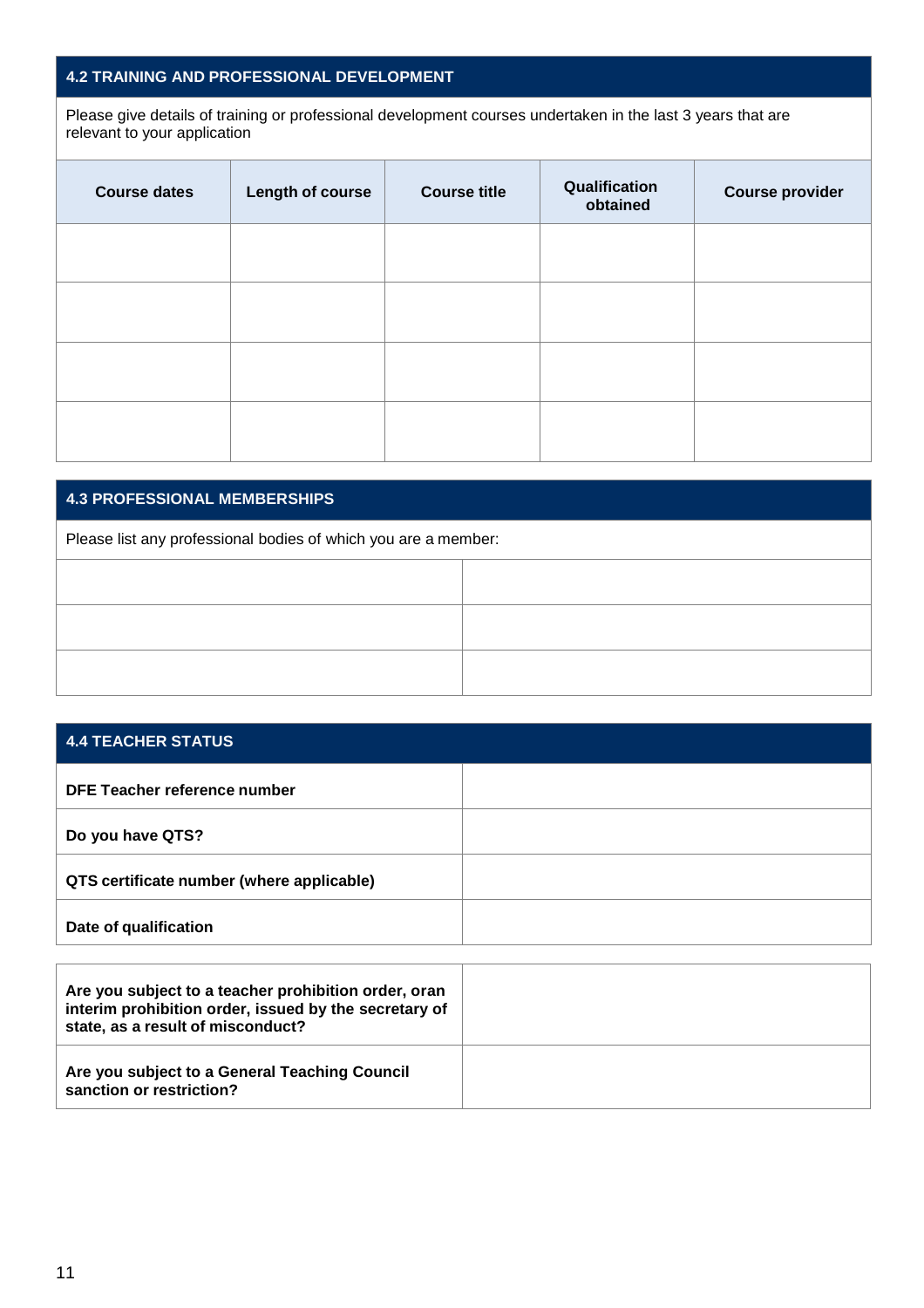## **ADDITIONAL INFORMATION**

Please provide any additional information relevant to this application. You may wish to discuss additional skillsor relevant special interests.

## **5. Supporting Letter of Application**

Please provide an accompanying letter of **no more than two sides of A4** detailing why you believe your experience, skills, personal qualities, training and/or education are relevant to your suitability for the post advertised, and how you meet the person specification applicable to the post.

Please include your surname and the title of the post you're apply for as the file name for the attachment.

## **6. References**

Please give the names of 2 people who are able to comment on your suitability for this post. One must be your current or last employer. If you've not previously been employed, please provide details of another suitable referee.

A referee who is a current or former employer should have full access to the applicant's personal records, to the extent that this is achievable in compliance with the General Data Protection Regulation.

Referees will also be asked for information about:

- all disciplinary offences (including those where the penalty is "time expired" if related to children); and
- all child protection allegations including the outcome of any child protection investigations.

In accordance with Keeping Children Safe in Education we will obtain and scrutinise references prior to interview and referees will be contacted to provide further clarification as appropriate. All information provided by referees will also be compared for consistency with the information you provide on this form and you will be asked about any discrepancies.

Please let your referees know that you've listed them as a referee, and to expect a request for a reference should you be shortlisted. Please advise if you do not want us to take up references at this stage and provide reasons.

If any of your referees know you by another name please specify that name alongside the details of the relevant referee.

#### **6.1 Present School/Employer:**

| <b>NAME</b> | <b>ROLE</b> | ADDRESS AND<br><b>POSTCODE</b> | <b>CONTACT</b><br><b>NUMBER</b> | <b>EMAIL ADDRESS</b> |
|-------------|-------------|--------------------------------|---------------------------------|----------------------|
|             |             |                                |                                 |                      |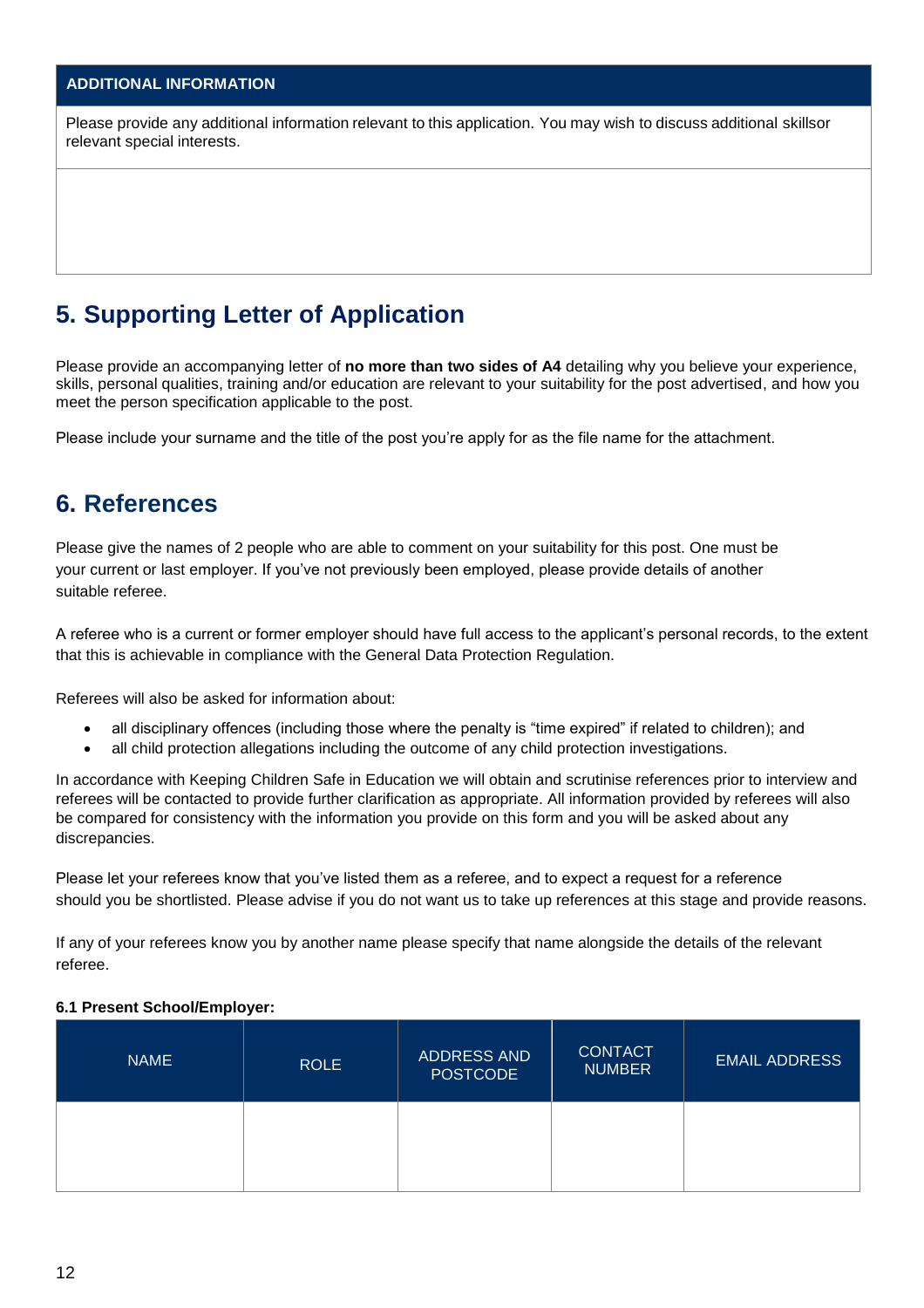#### **6.2 Second Professional Reference:**

| <b>NAME</b> | <b>ROLE</b> | ADDRESS AND<br><b>POSTCODE</b> | <b>CONTACT</b><br><b>NUMBER</b> | <b>EMAIL ADDRESS</b> |
|-------------|-------------|--------------------------------|---------------------------------|----------------------|
|             |             |                                |                                 |                      |

## **Disclosure of Criminal and Child Protection Matters and Disclosure and Barring Service Checks**

The Governing Body is obliged by law to operate a checking procedure for employees who have access to children and young people.

Please confirm whether you have ever been the subject of any child protection concern either in your work or personal life, or been the subject of, or involved in, any disciplinary action in relation thereto, including any which is time expired.

Yes □ No □

If yes please provide full details:

**It is an offence to knowingly apply for, offer to do, accept, or do any work in a regulated position if you have been disqualified from working with children. Any offer of employment will be subject to checks being carried out in order to ensure that you are not subject to a prohibition order or an interim prohibition order.**

In the event of a successful application an offer of employment may be made to you which is conditional upon receipt of satisfactory Disclosure and Barring Service Checks ("DBS Checks") in relation to criminal and child protection matters. Please note that a conviction will not necessarily be a bar to obtaining employment.

By checking the box you consent to a DBS Check(s) being made:  $□$